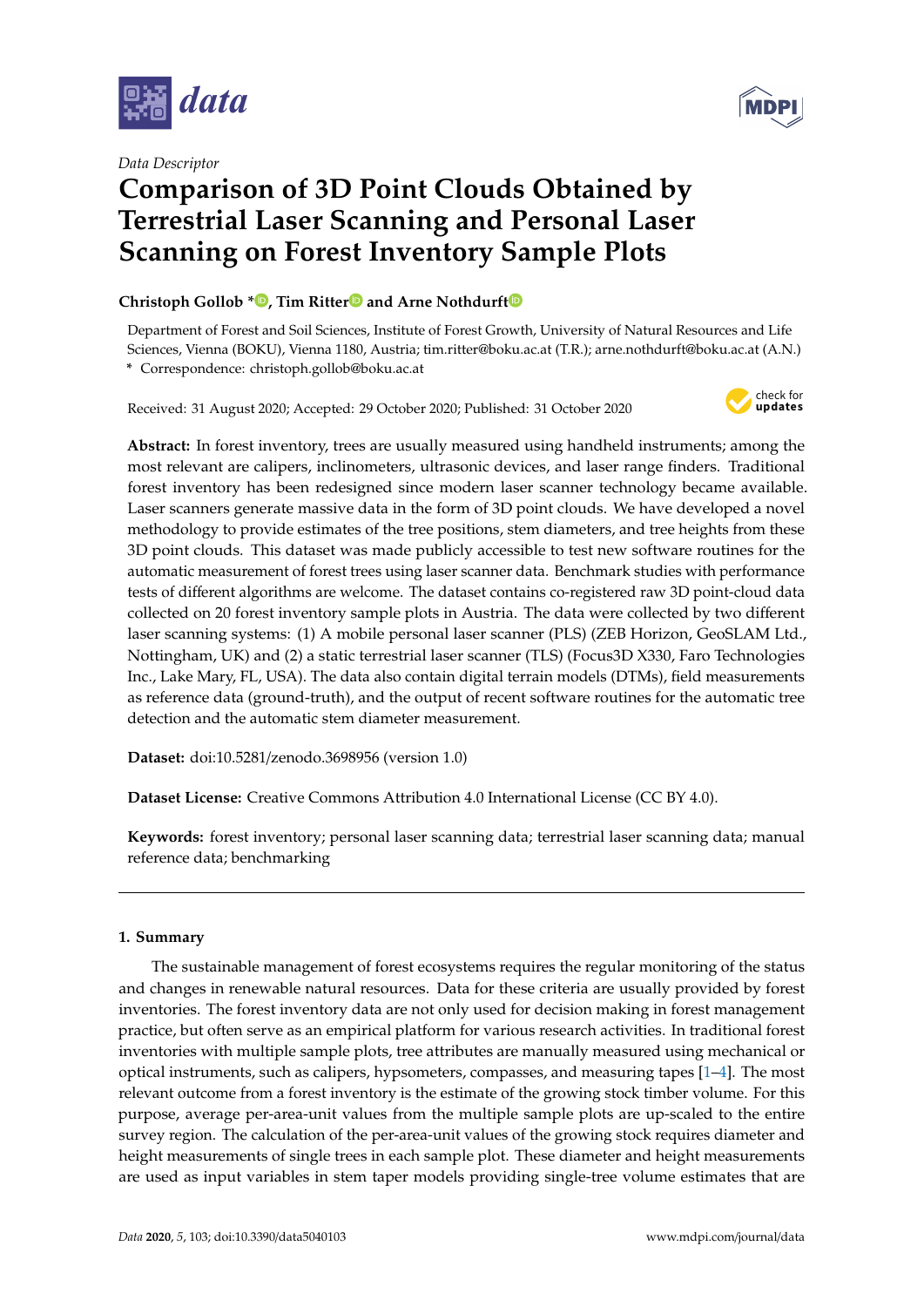subsequently summed to produce the intended per-area-unit values. Besides measuring the tree heights and diameters, forest inventory fieldwork also involves the registration of the tree positions to determine whether a particular tree lies within the boundaries of a sample plot area. In conclusion, measurement of diameter, height, and stem position is mandatory when forest inventory must provide total estimates of growing stock.

Since the beginning of forest inventory practice, the instruments, measurement techniques, and sampling protocols have been continuously enhanced [\[5\]](#page-10-2). Only recently has the precise registration of the complete forest structure in 3D become possible with light detection and ranging (LiDAR) technology. Since terrestrial laser scanners became available about 20 years ago, studies were initiated to determine their possible usage in the forestry context and in forest inventory applications in particular (e.g., References [\[6](#page-10-3)[–10\]](#page-10-4)). The first-generation terrestrial laser scanners required static positioning, which necessitated relocating the scanner and conducting multiple scans from different positions (multi-scan approach (MSA)). Besides the standstill time during the scan process, the MSA consumes extra time and incurs additional labor costs for the repeated transportation and set-up of the scanner. However, even under the MSA, shadowing effects are likely, and non-detections of trees easily occur [\[6,](#page-10-3)[9,](#page-10-5)[11\]](#page-10-6). Airborne laser scanning (ALS) (e.g., References [\[12](#page-10-7)[–16\]](#page-10-8)) is able to cover large areas (up to regional level) and provides an opportunity to complement ground-based inventories, which provide more detailed information, but sample only limited areas. However, ALS systems are generally unsuitable for deriving accurate and detailed information of individual trees (tree position at breast height and dbh). Three-dimensional (3D) ALS point clouds represent tree stems too sparsely, and the derived information largely depends on the quality and quantity of field reference data [\[17](#page-11-0)[,18\]](#page-11-1). Recently, mobile laser scanning (MLS) systems have become available, which circumvent the high standstill costs and the incomplete coverage associated with the static positioning of the terrestrial laser scanning TLS systems (e.g., References [\[17,](#page-11-0)[19](#page-11-2)[–23\]](#page-11-3)). Hence, as reported by Liang et al. [\[17\]](#page-11-0), MLS enables the survey of a larger forest site within a given time budget. However, the 3D point cloud data acquired by MLS are often less precise and much noisier than the TLS point cloud data because the positioning errors of the MLS point cloud data propagate along the walking path [\[17](#page-11-0)[,22](#page-11-4)[,24\]](#page-11-5). In modern MLS systems, especially in those constructed as handheld devices, the laser distance measurements in the 3D space are referenced during the travel with the laser sensor using a simultaneous localization and mapping (SLAM) algorithm. Laser scanning systems that provide such SLAM technology are hereafter termed personal laser scanning (PLS) systems in this article.

Much effort is being dedicated to developing novel software routines through which the relevant single-tree characteristics, including diameter, height, and position, are automatically derived from 3D point cloud data, which were collected by LiDAR sensors. The major goal of these approaches is to present more efficient and more precise measurements than the traditional forest measurement techniques that have, thus far, been used in forest inventory. However, in most of the recent research applications, each study uses its own data for training and performance tests, and the respective data are often not made publicly available, which makes it hard to compare the performance of the different algorithms under standardized conditions. Besides these circumstances, fair comparisons are also hindered as the various studies have used different hardware properties, scanning set-ups, and performance criteria.

In Liang et al. [\[5\]](#page-10-2), an international benchmark study was conducted with TLS data collected by MSA, showing that the single-tree detection rate of different software algorithms ranged from 20 to 100%. A major conclusion of that study was that a fair benchmark test requires three preconditions to be met: (1) Identical TLS data are used by all candidate approaches, (2) a catalog of the unique plot- and tree-level target variables are defined; and (3) the results from the different algorithms are evaluated in comparison with reliable reference information that is independently measured.

The dataset (doi:10.5281/zenodo.3698956 (version 1.0) [\[25\]](#page-11-6)) presented in this data descriptor contains co-registered raw 3D point-cloud data collected from 20 forest inventory sample plots in Austria. The point cloud data were measured using two different laser scanning systems: (1) A PLS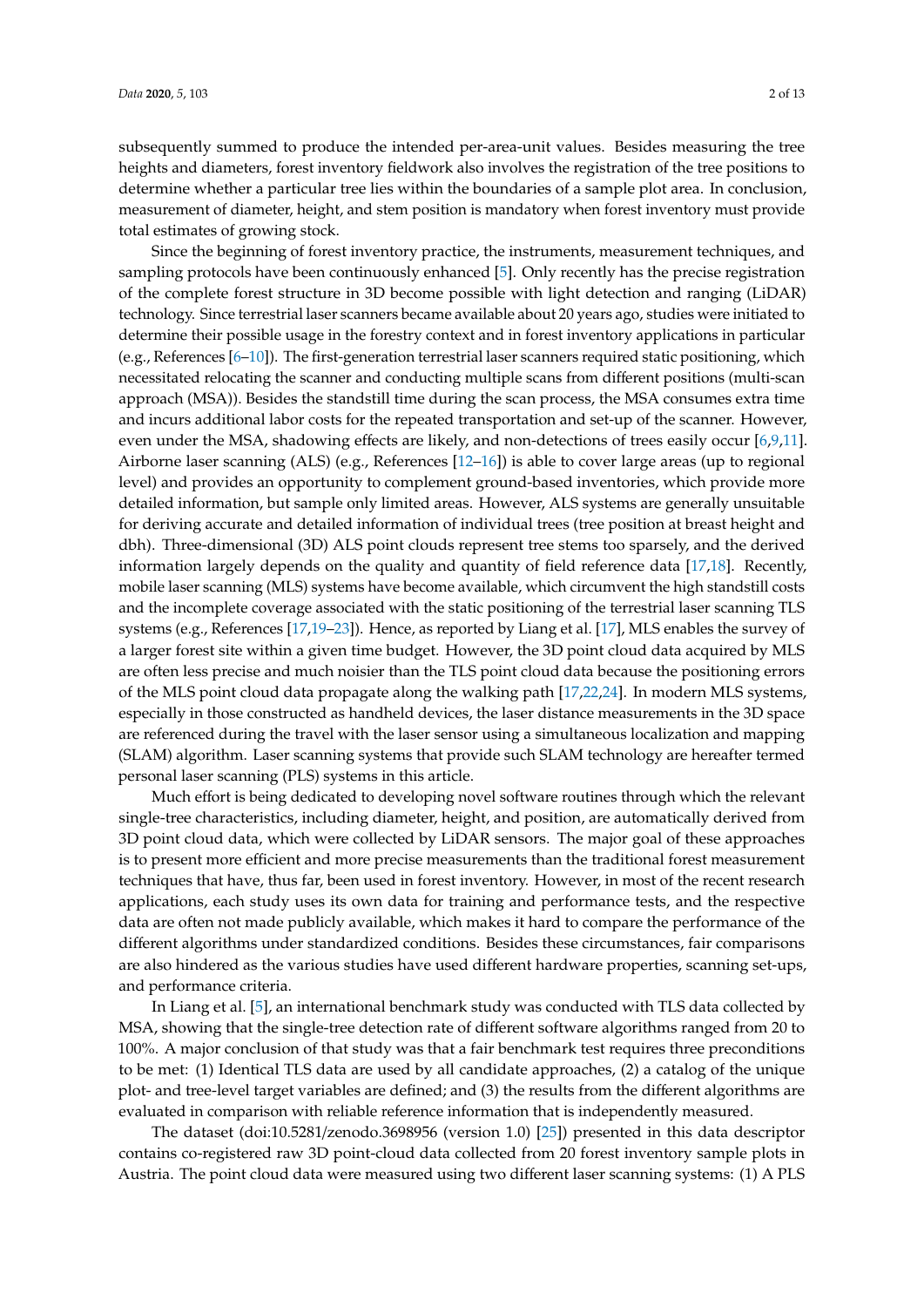system (ZEB Horizon, GeoSLAM Ltd., Nottingham, UK [\[26\]](#page-11-7)) and (2) a static TLS system (Focus<sup>3D</sup> X330, Faro Technologies Inc., Lake Mary, FL, USA [\[27\]](#page-11-8)). The dataset also includes digital terrain models (DTMs) and reference data. The latter was obtained by field measurements and can serve as ground truth data. The reference data are comprised of tree positions, tree species information, and measurements of diameter at breast height (dbh), crown base height, and tree height. Finally, we also included the results of our software routines for automatic tree detection and automatic stem diameter measurement, which were recently published in Gollob et al. [\[28\]](#page-11-9).

The entire dataset will enable fair comparisons of different algorithms using both PLS and TLS data collected from the same sample plots. The PLS device (ZEB Horizon, GeoSLAM Ltd., Nottingham, UK [\[26\]](#page-11-7)) is a new technology that, to the best of our knowledge, has so far only been used by Gollob et al. [\[28\]](#page-11-9) in a forest inventory context. The publication of the PLS point cloud data will help others to enhance their software routines using these novel data.

## **2. Data Description**

The provided dataset includes PLS and TLS point clouds of forest inventory sample plots, digital terrain models (DTMs) for PLS/TLS, reference data of single trees standing at the sample plots, and a plot-wise and an overall evaluation of the algorithms presented in Gollob et al. [\[28\]](#page-11-9) based on the reference data. The different data subsets are described in detail below.

### *2.1. PLS*/*TLS Point Clouds*

Point clouds from 20 PLS scans and 17 TLS scans are provided in LAZ format, which is an optimized compression of the common LAS format. The 17 TLS point clouds have corresponding counterparts among the PLS clouds, meaning that they were collected in the same sample plots. Three TLS scans could not be used for the comparison with PLS, due to harvest-related differences in the stand structure. The individual files are labeled with numeric sample plot IDs ranging from 1 to 20. The LAS format is commonly intended for the exchange and archiving of the LiDAR point cloud data. It is an open, binary format specified by the American Society for Photogrammetry and Remote Sensing (ASPRS). According to standard conventions, a LAS file contains a header block, variable-length records, and the point cloud data. LAS files can be read, visualized, and processed with common software programs for point cloud processing (e.g., CloudCompare [\[29\]](#page-11-10)), and they can also be handled with the free statistical software R (R Foundation for Statistical Computing, Vienna, Austria) [\[30\]](#page-11-11), using the lidR [\[31\]](#page-11-12) and rlas [\[32\]](#page-11-13) packages in particular. Table [1](#page-3-0) describes the number of 3D points and the required scan time for the PLS/TLS point clouds. Table [2](#page-3-1) describes the point data header fields.

#### *2.2. Digital Terrain Models (DTMs)*

The DTMs from the 20 PLS and 17 TLS 3D point clouds are provided in TIF format and have the same local reference system as the LAZ and LAS files of the point clouds. The individual files are named according to the sample plot IDs ranging from 1 to 20. The DTMs were generated using the grid\_terrain() function in the R package lidR [\[31\]](#page-11-12) with a  $20 \times 20$  cm pixel resolution. The pixel values of the TIF files represent the estimated ground height in m units. Table [3](#page-4-0) summarizes the DTMs in the 20 sample plots.

## *2.3. Reference Data and Results of an Automatic Tree Detection and dbh Estimation Algorithm*

The reference dataset is provided in a comma-separated values (CSV) file (reference\_data.csv) and contains the manual measurements of the single-tree attributes. This CSV file also contains binary (true/false) variables that indicate the automatic detection in the TLS and PLS point clouds, providing the dbh estimates from various approaches; both were achieved with the methodology presented in Gollob et al. [\[28\]](#page-11-9). Missing values are represented by "NA" entries. Each row represents a single tree. Table [4](#page-4-1) summarizes the reference measurements in the 20 sample plots using a lower dbh threshold of 5 cm. Table [5](#page-4-2) describes the CSV header fields.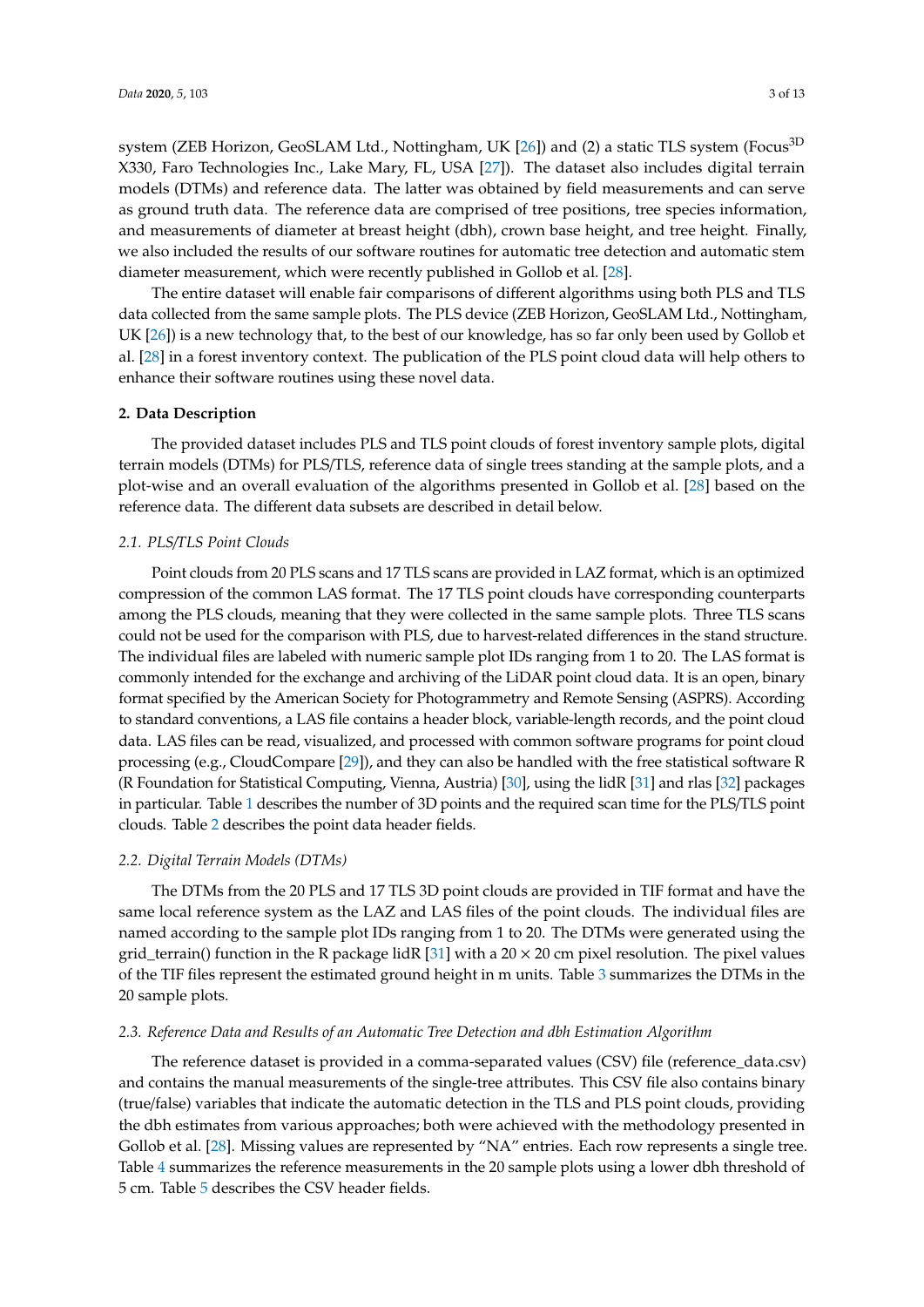| Plot_Id        |                  | <b>PLS</b>      | <b>TLS</b>       |                 |  |  |
|----------------|------------------|-----------------|------------------|-----------------|--|--|
|                | No. of 3D Points | Scan Time (Min) | No. of 3D Points | Scan Time (Min) |  |  |
| $\mathbf{1}$   | 56,611,058       | 9.1             | 54,200,866       | 32.6            |  |  |
| $\overline{2}$ | 39,561,515       | 7.3             | <b>NA</b>        | <b>NA</b>       |  |  |
| 3              | 65,376,686       | 11.7            | 51,758,722       | 32.6            |  |  |
| $\overline{4}$ | 84,874,023       | 12.0            | 54,241,249       | 32.6            |  |  |
| 5              | 84,776,235       | 13.4            | 60,538,323       | 32.6            |  |  |
| 6              | 61,947,561       | 10.7            | 56,786,129       | 32.6            |  |  |
| 7              | 68,107,655       | 13.9            | 48,311,934       | 32.6            |  |  |
| 8              | 89,301,650       | 13.5            | 50,517,017       | 32.6            |  |  |
| 9              | 87,808,373       | 15.5            | 73,871,487       | 32.6            |  |  |
| 10             | 44,758,685       | 8.5             | 67,626,474       | 32.6            |  |  |
| 11             | 68,386,176       | 11.4            | 52,367,494       | 32.6            |  |  |
| 12             | 48,101,125       | 10.6            | 55,318,186       | 32.6            |  |  |
| 13             | 76,584,233       | 13.1            | 60,120,291       | 32.6            |  |  |
| 14             | 32,588,141       | 8.6             | 59,840,384       | 32.6            |  |  |
| 15             | 65,827,042       | 10.6            | 61,178,842       | 32.6            |  |  |
| 16             | 66,709,730       | 12.1            | 61,928,447       | 32.6            |  |  |
| 17             | 57,766,481       | 9.8             | 57, 557, 937     | 32.6            |  |  |
| 18             | 61,846,976       | 11.0            | 61,994,593       | 32.6            |  |  |
| 19             | 36,971,082       | 8.0             | NA               | <b>NA</b>       |  |  |
| 20             | 45,658,647       | 8.3             | <b>NA</b>        | <b>NA</b>       |  |  |

<span id="page-3-0"></span>**Table 1.** A number of 3D points and scanning time for personal laser scanner (PLS) and terrestrial laser scanner (TLS) point cloud data.

**Table 2.** Dataset fields describing PLS and TLS point clouds. ALS, Airborne laser scanning.

<span id="page-3-1"></span>

| Header            | Description                                                                                                                                                       | Unit    |
|-------------------|-------------------------------------------------------------------------------------------------------------------------------------------------------------------|---------|
| X                 | X coordinate in local coordinate reference system                                                                                                                 | m       |
| Y                 | Y coordinate in local coordinate reference system                                                                                                                 | m       |
| Z                 | Z coordinate in local coordinate reference system                                                                                                                 | m       |
| gpstime           | Time at which the point was recorded; always 0 for TLS; starts from 0 for PLS                                                                                     | S       |
| Intensity         | Intensity of the returned pulse; always 0 for TLS                                                                                                                 |         |
| ReturnNumber      | Pulse return number for a given output pulse; created for ALS, not meaningful<br>for PLS/TLS; always 0                                                            |         |
| NumberOfReturns   | Total number of returns for a given pulse; created for ALS, not meaningful<br>for PLS/TLS                                                                         |         |
| ScanDirectionFlag | Direction at which the scanner mirror was traveling at the time of the output<br>pulse; created for ALS, not meaningful for PLS/TLS; always 0                     |         |
| EdgeOfFlightline  | A value of 1 only when the point is at the end of a scan; created for ALS, not<br>meaningful for PLS/TLS; always 0                                                |         |
| Classification    | 1: Vegetation point; 2: Ground point                                                                                                                              |         |
| Synthetic_flag    | If set, this point was created by a technique other than LiDAR collection;<br>always FALSE                                                                        |         |
| Keypoint_flag     | If set, this point is considered to be a model key-point; always FALSE                                                                                            |         |
| Withheld_flag     | If set, this point should not be included in processing; always FALSE                                                                                             |         |
| ScanAngleRank     | The angle at which the laser point was output from the laser system, including<br>the roll of the aircraft; created for ALS, not meaningful for PLS/TLS; always 0 | degrees |
| <b>UserData</b>   | Can be used at the user's discretion; always 0                                                                                                                    |         |
| PointSourceID     | Value of 0 implies that this point originated in this file; always 0                                                                                              |         |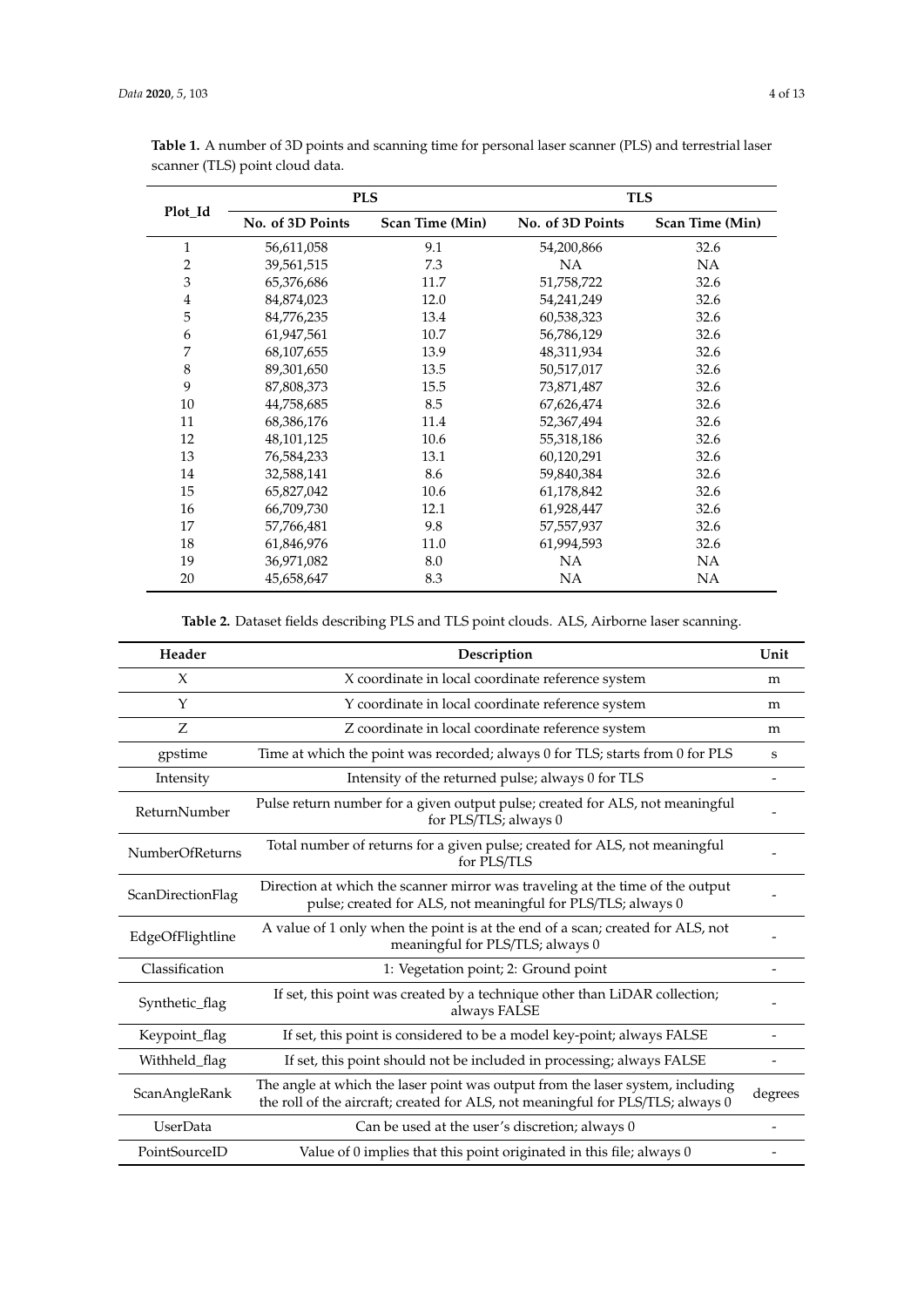|            | # of sample plots     | 20                |         |         |        |  |  |
|------------|-----------------------|-------------------|---------|---------|--------|--|--|
|            | pixel resolution      | $20 \times 20$ cm |         |         |        |  |  |
|            |                       | Mean              | SD      | Min     | Max    |  |  |
|            | minimum height (m)    | $-7.7$            | 2.0     | $-12.0$ | $-3.9$ |  |  |
|            | maximum height (m)    | 5.0               | 2.4     | 0.3     | 8.7    |  |  |
| <b>PLS</b> | mean height (m)       | $-1.1$            | 0.5     | $-1.9$  | 0.1    |  |  |
|            | height difference (m) | 12.7              | 4.1     | 4.2     | 20.5   |  |  |
|            | SD height (m)         | 3.2               | $1.1\,$ | 0.8     | 5.3    |  |  |
|            | minimum height (m)    | $-6.1$            | 2.1     | $-10.6$ | $-2.4$ |  |  |
| <b>TLS</b> | maximum height (m)    | 5.6               | 2.3     | 1.7     | 9.2    |  |  |
|            | mean height (m)       | 0.0               | 0.5     | $-1.0$  | 1.2    |  |  |
|            | height difference (m) | 11.7              | 4.2     | 4.1     | 19.5   |  |  |
|            | SD height (m)         | 3.0               | $1.1\,$ | 0.8     | 5.1    |  |  |

<span id="page-4-0"></span>**Table 3.** Summary statistics of digital terrain models (DTMs).

<span id="page-4-1"></span>Note: Minimum height, minimum pixel value per sample plot; maximum height, maximum pixel value per sample plot; mean height, average pixel value per sample plot; height difference, maximum difference in pixel values per sample plot; SD height, standard deviation of pixel values per sample plot.

|  |  |  |  | <b>Table 4.</b> Summary statistics of reference measurements on sample plots. |  |  |  |  |  |  |  |  |  |  |  |
|--|--|--|--|-------------------------------------------------------------------------------|--|--|--|--|--|--|--|--|--|--|--|
|--|--|--|--|-------------------------------------------------------------------------------|--|--|--|--|--|--|--|--|--|--|--|

| # of sample plots      | 20   |           |       |      |  |  |
|------------------------|------|-----------|-------|------|--|--|
| # of trees             | 2524 |           |       |      |  |  |
| # of trees/sample plot |      |           | 126.2 |      |  |  |
|                        | Mean | <b>SD</b> | Min   | Max  |  |  |
| slope $(\%)$           | 29.4 | 10.2      | 10.5  | 51.0 |  |  |
| dbh (cm)               | 18.7 | 13.0      | 5.0   | 74.0 |  |  |
| h(m)                   | 21.9 | 9.9       | 4.0   | 44.4 |  |  |
| cb(m)                  | 11.4 | 7.2       | 0.0   | 29.9 |  |  |
|                        |      |           |       |      |  |  |

Note: Slope, terrain slope of sample plot; dbh, diameter at breast height; h, tree height; cb, height of crown base.

<span id="page-4-2"></span>

| Header        | Description                                                                                                                                                                                                                                                                                                                                                                                                                                                                                                                                   | Unit |
|---------------|-----------------------------------------------------------------------------------------------------------------------------------------------------------------------------------------------------------------------------------------------------------------------------------------------------------------------------------------------------------------------------------------------------------------------------------------------------------------------------------------------------------------------------------------------|------|
| plot_id       | Sample plot ID                                                                                                                                                                                                                                                                                                                                                                                                                                                                                                                                |      |
| slope         | Terrain slope of sample plot                                                                                                                                                                                                                                                                                                                                                                                                                                                                                                                  | m    |
| tree_id       | Z coordinate                                                                                                                                                                                                                                                                                                                                                                                                                                                                                                                                  | m    |
| X             | X coordinate of the tree                                                                                                                                                                                                                                                                                                                                                                                                                                                                                                                      | m    |
| Y             | Y coordinate of the tree                                                                                                                                                                                                                                                                                                                                                                                                                                                                                                                      | m    |
| tree_spec     | Tree species: be, beech (Fagus silvatica); sp, spruce (Picea abies); fir, fir (Abies alba); la, larch (Larix decidua); oak,<br>oak (Quercus petraea, Q. robur); pin, pine (Pinus silvestris, P. nigra, P. strobus); pop, poplar (Populus nigra, P. x<br>hybrida); sall; sallow (Salix spec.); bir, birch (Betula pendula, B. pubescens); hb, hornbeam (Caprinus betulus); cher,<br>cherry (Prunus avium); map; maple (Acer pseudoplatanus, A. platanoides, A. campestre); elm, elm (Ulmus glabra,<br>U. minor); ash, ash (Fraxinus excelsior) |      |
| dbh           | Diameter at breast height (1.3 m above ground)                                                                                                                                                                                                                                                                                                                                                                                                                                                                                                | cm   |
| h             | Tree height                                                                                                                                                                                                                                                                                                                                                                                                                                                                                                                                   | m    |
| cb            | Height of crown base                                                                                                                                                                                                                                                                                                                                                                                                                                                                                                                          | m    |
| scanner       | Used scanner device: PLS/TLS, PLS, TLS                                                                                                                                                                                                                                                                                                                                                                                                                                                                                                        |      |
| detection_PLS | Tree was detected: correct, non, false; using the algorithm of Gollob et al. [28]                                                                                                                                                                                                                                                                                                                                                                                                                                                             |      |
| detection TLS | Tree was detected: correct, non, false; using the algorithm of Gollob et al. [28]                                                                                                                                                                                                                                                                                                                                                                                                                                                             |      |
| d_circ_PLS    | Estimated dbh with circle fit to the PLS data, using the circular cluster method of Müller and Garlipp [33]                                                                                                                                                                                                                                                                                                                                                                                                                                   | cm   |
| d_circ_TLS    | Estimated dbh with circle fit to the TLS data, using the circular cluster method of Müller and Garlipp [33]                                                                                                                                                                                                                                                                                                                                                                                                                                   | cm   |
| d circ2 PLS   | Estimated dbh with circle fit to the PLS data, using the least-squares-based algorithm of Chernov [34]                                                                                                                                                                                                                                                                                                                                                                                                                                        | cm   |
| d_circ2_TLS   | Estimated dbh with circle fit to the TLS data, using the least-squares-based algorithm of Chernov [34]                                                                                                                                                                                                                                                                                                                                                                                                                                        | cm   |
| d_ell_PLS     | Estimated dbh with ellipse fit to the PLS data, using the least-squares-based algorithm of Fitzgibbon et al. [35]                                                                                                                                                                                                                                                                                                                                                                                                                             | cm   |
| d_ell_TLS     | Estimated dbh with ellipse fit to the TLS data, using the least-squares-based algorithm of Fitzgibbon et al. [35]                                                                                                                                                                                                                                                                                                                                                                                                                             | cm   |
| d_gam_PLS     | Estimated dbh with spline fit to the PLS data, using the algorithm of Gollob et al. [28]                                                                                                                                                                                                                                                                                                                                                                                                                                                      | cm   |
| d_gam_TLS     | Estimated dbh with spline fit to the TLS data, using the algorithm of Gollob et al. [28]                                                                                                                                                                                                                                                                                                                                                                                                                                                      | cm   |
| d_tegam_PLS   | Estimated dbh with tensor spline fit to the PLS data, using the algorithm of Gollob et al. [28]                                                                                                                                                                                                                                                                                                                                                                                                                                               | cm   |
| d_tegam_TLS   | Estimated dbh with tensor spline fit to the TLS data, using the algorithm of Gollob et al. [28]                                                                                                                                                                                                                                                                                                                                                                                                                                               | cm   |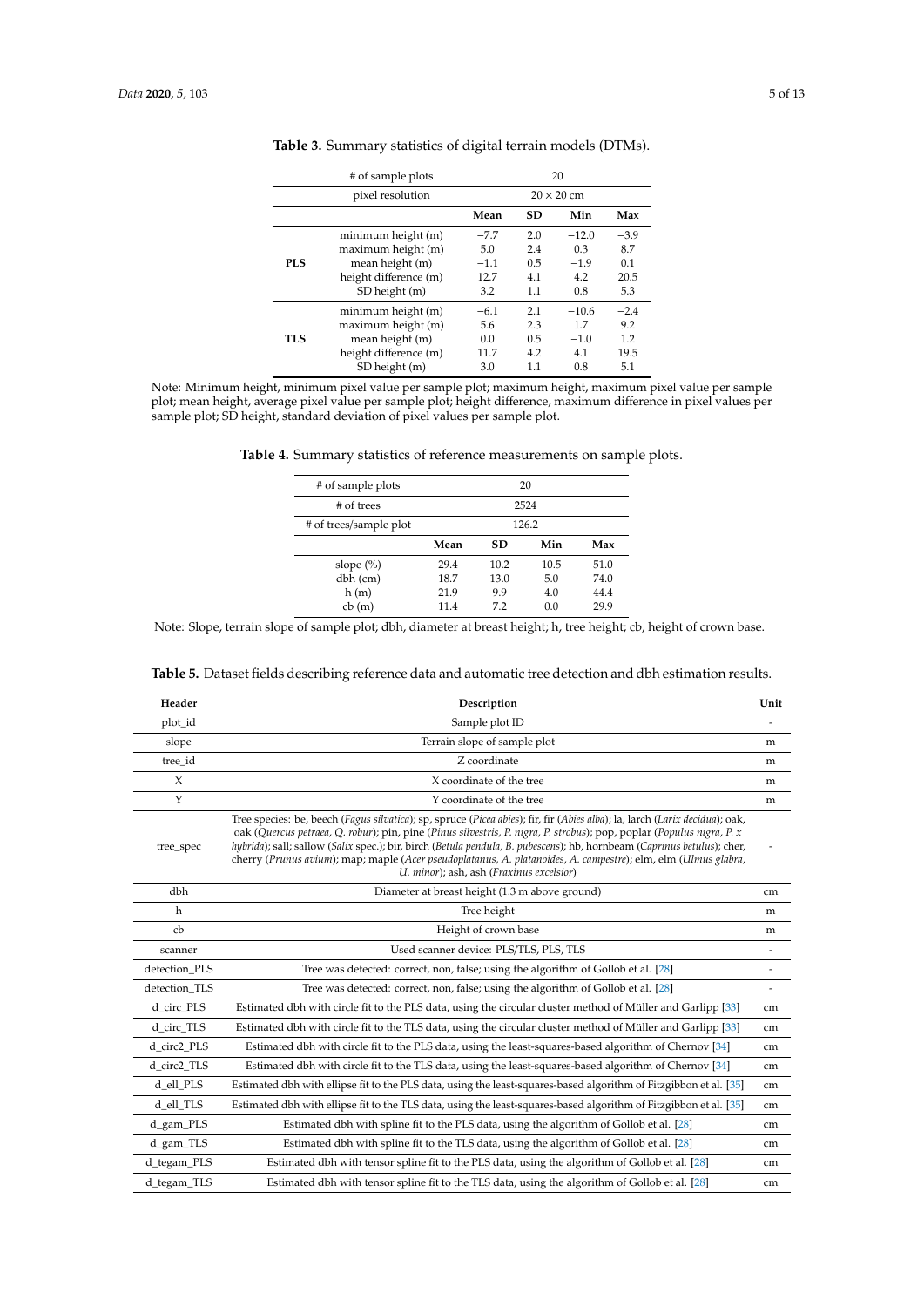## <span id="page-5-1"></span>*2.4. Evaluation of Automatic Tree Detection and dbh Estimation*

The detailed results of the automatic tree detection and diameter estimation presented in Gollob et al. [\[28\]](#page-11-9) are provided as three comma-separated value (CSV) files. The plot-wise evaluations with the PLS and the TLS data are contained in two separate files, PLS\_plotwise.csv and TLS\_plotwise.csv, respectively. An extra file, PLS\_TLS\_overall.csv, contains overall performance measures that were evaluated across the entire set of sample plots. The performance of the algorithms was assessed in comparison with the reference data (see Section [3.3.](#page-8-0)) and in terms of the following characteristics: Detection rate, commission rate, overall accuracy, root-mean-square error (RMSE), and bias. Table [6](#page-5-0) describes the CSV header fields.

<span id="page-5-0"></span>

| Header          | Description                                                                                                                                                   |               |  |  |
|-----------------|---------------------------------------------------------------------------------------------------------------------------------------------------------------|---------------|--|--|
| plot_id         | Sample plot ID                                                                                                                                                |               |  |  |
| scanner         | Used scanner device: PLS (ZEB Horizon, GeoSLAM Ltd., Nottingham, UK [26]), TLS (Focus <sup>3D</sup> X330, Faro<br>Technologies Inc., Lake Mary, FL, USA [27]) |               |  |  |
| dr              | Detection rate                                                                                                                                                | $\%$          |  |  |
| c               | Commission rate                                                                                                                                               | $\%$          |  |  |
| acc             | Overall accuracy                                                                                                                                              | $\%$          |  |  |
| RMSE_d_circ     | RMSE of dbh estimated by circle fit using the circular cluster method of Müller and Garlipp [33]                                                              | cm            |  |  |
| RMSE_d_circ2    | RMSE of dbh estimated by circle fit using the least-squares-based algorithm of Chernov [34]                                                                   | cm            |  |  |
| RMSE_d_ell      | RMSE of dbh estimated by ellipse fit using the least-squares-based algorithm of Fitzgibbon et al. [35]                                                        | cm            |  |  |
| RMSE_d_gam      | RMSE of dbh estimated by spline fit using the algorithm of Gollob et al. [28]                                                                                 | cm            |  |  |
| RMSE_d_tegam    | RMSE of dbh estimated by tensor spline fit using the algorithm of Gollob et al. [28]                                                                          | cm            |  |  |
| RMSErel_d_circ  | Relative RMSE of dbh estimated by circle fit using the circular cluster method of Müller and Garlipp [33]                                                     | $\%$          |  |  |
| RMSErel_d_circ2 | Relative RMSE of dbh estimated by circle fit using the least-squares-based algorithm of Chernov [34]                                                          | $\frac{0}{0}$ |  |  |
| RMSErel d ell   | Relative RMSE of dbh estimated by ellipse fit using the least-squares-based algorithm of Fitzgibbon et al. [35]                                               | $\%$          |  |  |
| RMSErel_d_gam   | Relative RMSE of dbh estimated by spline fit using the algorithm of Gollob et al. [28]                                                                        | $\%$          |  |  |
| RMSErel_d_tegam | Relative RMSE of dbh estimated by tensor spline fit using the algorithm of Gollob et al. [28]                                                                 | $\%$          |  |  |
| bias_d_circ     | Bias of dbh estimated by circle fit using the circular cluster method of Müller and Garlipp [33]                                                              | cm            |  |  |
| bias_d_circ2    | Bias of dbh estimated by circle fit using the least-squares-based algorithm of Chernov [34]                                                                   | cm            |  |  |
| bias_d_ell      | Bias of dbh estimated by ellipse fit using the least-squares-based algorithm of Fitzgibbon et al. [35]                                                        | cm            |  |  |
| bias_d_gam      | Bias of dbh estimated by spline fit using the algorithm of Gollob et al. [28]                                                                                 | cm            |  |  |
| bias_d_tegam    | Bias of dbh estimated by tensor spline fit using the algorithm of Gollob et al. [28]                                                                          | cm            |  |  |
| biasrel d circ  | Relative bias of dbh estimated by circle fit using the circular cluster method of Müller and Garlipp [33]                                                     | $\%$          |  |  |
| biasrel d circ2 | Relative bias of dbh estimated by circle fit using the least-squares-based algorithm of Chernov [34]                                                          | $\%$          |  |  |
| biasrel_d_ell   | Relative bias of dbh estimated by ellipse fit using the least-squares-based algorithm of Fitzgibbon et al. [35]                                               | $\%$          |  |  |
| biasrel_d_gam   | Relative bias of dbh estimated by spline fit using the algorithm of Gollob et al. [28]                                                                        | $\%$          |  |  |
| biasrel_d_tegam | Relative bias of dbh estimated by tensor spline fit using the algorithm of Gollob et al. [28]                                                                 | $\%$          |  |  |

**Table 6.** Dataset fields describing the evaluation of automatic tree detection and dbh estimation.

## **3. Methods**

## *3.1. Study Area, Sample Plots, and Reference Data*

The data were collected in the training areal of the University of Natural Resources and Life Sciences Vienna, Austria (BOKU) located in the forest district Ofenbach near Forchtenstein village. Throughout the entire forest area, the BOKU Institute of Forest Growth maintains a permanently repeated measures forest inventory. The measurements of the total of 554 sample plots started in 1989, and each year, one-fifth (approx. 111 plots) of the total sample size is regularly remeasured. The sample plots were systematically aligned on a regular grid with a mesh width of  $141.4 \times 141.4$  m. As a standard inventory method, Bitterlich relascope sampling [\[36](#page-11-17)[–38\]](#page-11-18) was conducted at each sample plot using a constant basal area factor of 4 m<sup>2</sup>/ha coupled with a lower dbh threshold of 5 cm.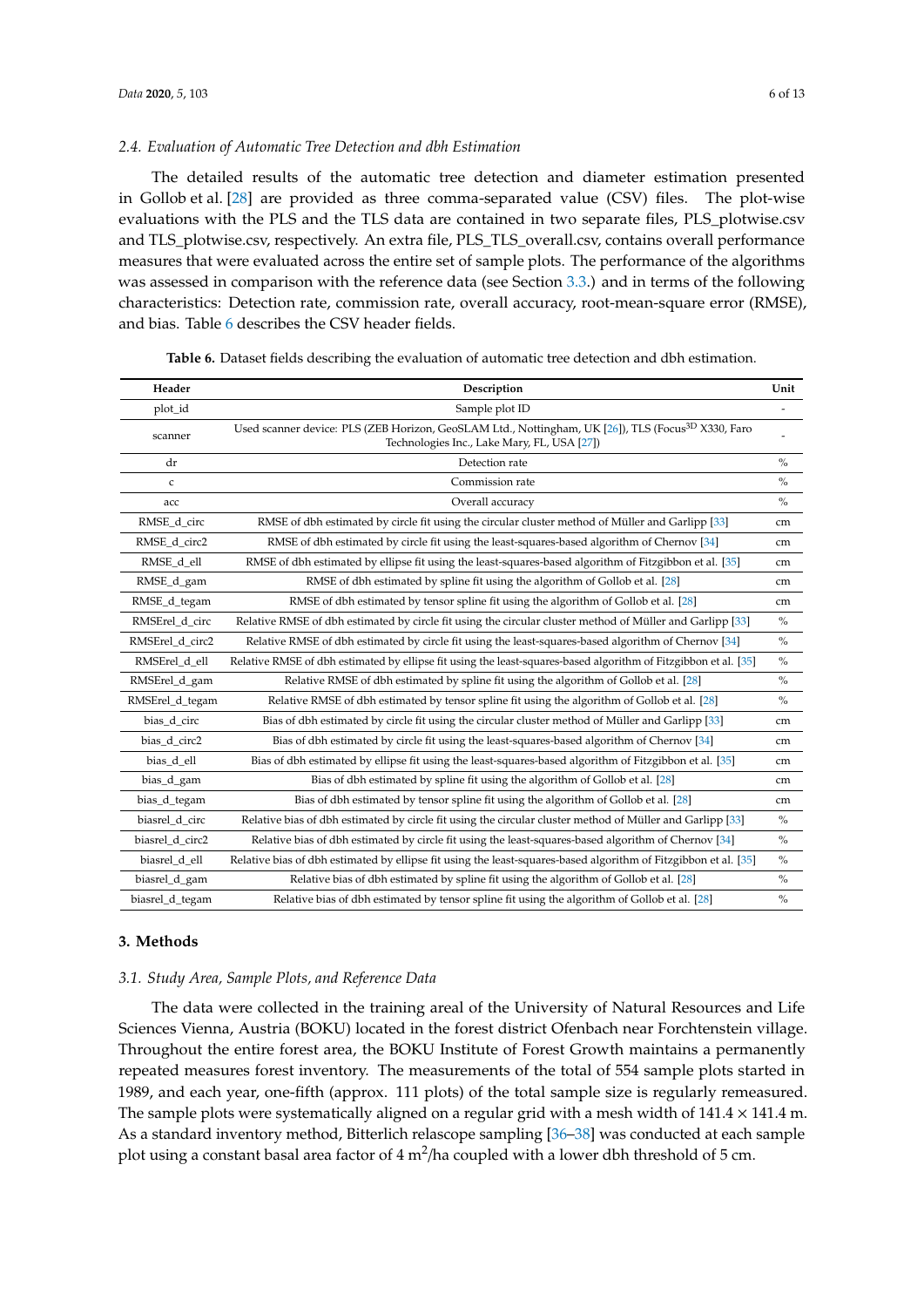The provided dataset contains a subsample of 20 plots representing all possible variations with respect to forest type (broadleaved, coniferous, and mixed), forest structure (from even-aged and mono-layered to uneven-aged and multi-layered stands), and the inclination of the terrain (flat to steep). As the Bitterlich method yields incomplete tree patterns resulting from the size-related and distance-dependent sampling strategy, extra measurements were recorded in March 2019 to provide complete reference data for 20 m radius fixed-area sample plots. At each of these fixed-area plots, the position and dbh were measured of all trees having a dbh of 5 cm or greater. In addition, relevant extra trees were mapped that had a dbh of slightly less than 5 cm to enable the precise discrimination of false-positive interpretations with the automatic stem-finding software routines.

Tree height and crown-base height were measured on a subsample of 422 randomly selected trees using a Vertex IV (© Haglöf Sweden AB, Långsele, Sweden). This sample represents the complete set of existing tree species and the entire range of occurring dbhs.

### *3.2. Instrumentation and Data Collection*

The 20 sample plots were scanned in March 2019 using a GeoSLAM ZEB HORIZON [\[26\]](#page-11-7) (see Figure [1a](#page-6-0)) personal mobile laser scanner (PLS) (GeoSLAM Ltd., Nottingham, UK); for further technical information on the scanner, the reader is referred to Gollob et al. [\[28\]](#page-11-9).

The data acquisition with ZEB HORIZON started with the initialization of the inertial measurement unit (IMU) to establish the coordinate reference system. For this purpose, the scanner was mounted on a tripod, which was positioned at the sample point. When the initialization was accomplished, usually after approximately 15 s, the scanner was demounted from the tripod, and was carried single-handedly along the walking path. During the scan process, the 3D measurement data were stored on the hard drive of the portable data logger in a highly compressed data format. After some initial trials, and the survey of the portable data logger in a highly compressed data format. After some initial trials, an optimum solution was determined for the walking path: The SLAM algorithm achieved both a relatively optimum solution was determined for the walking path: The SLAM algorithm achieved both a relatively optimum scrution was acternaties for the wanding path. The sex in algorithm ache cen centra relatively<br>low scanner range noise and a low drift. By using this optimum walking path, the surveyor started at the sample point and moved northwards to the sample plot boundary. Afterward, the sample plot was completely circumvented once plus an extra quarter of the circumference. Then, the surveyor crossed the sample plot through the center to reach the opposite boundary. Subsequently, the surveyor walked along an additional quarter on the boundary, and moved afterward toward the center, where the scanner<br>Precise of PLS systems with a static TLS system in the spatial reference of PLS systems with a static TLS system was finally fixed on the tripod again. A record of the walking path coordinates is shown in Figure [1b](#page-6-0).  $\,$  $T_{\text{min}}$  point and moved notativates to the sample processing the matrix, the sample process

<span id="page-6-0"></span>

Figure 1. (a) ZEB HORIZON PLS in operation. (b) Walking path for the PLS data acquisitions (starting and ending in plot center) and sample plot. and ending in plot center) and sample plot.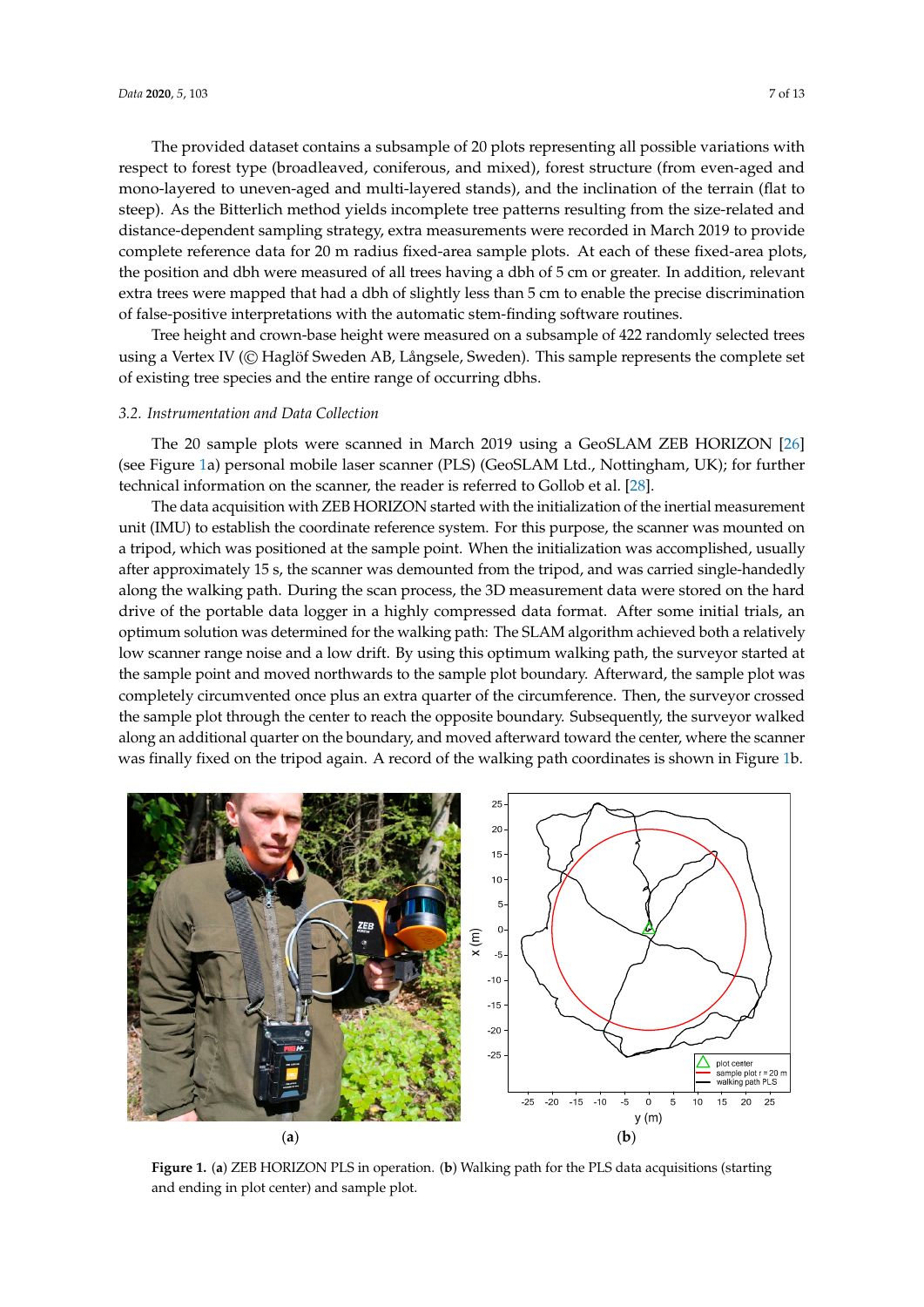The entire walk, including the scan process and the data recording, consumed approximately 7–15 min. As a major advantage compared with the static terrestrial laser variant, the survey with the portable laser scanner does not require any target marks. These target marks are mandatory for a precise co-registration of multiple scans with a static TLS system; here, the spatial referencing of PLS data is performed on-the-fly using the SLAM algorithm.

In February and March 2018, 17 out of the 20 sample plots surveyed with the PLS system were also scanned with the static FARO Focus<sup>3D</sup> X330 TLS system (Figure [2a](#page-7-0)) using MSA; for further information on the scanner and the hardware parameter settings, the reader is referred to Gollob et al. [\[6\]](#page-10-3). In our MSA setting, a single scan was conducted from the sample point position, and for three additional scans, the scanner was positioned at the corners of a triangle at a distance of 15 m from the center (Figure [2b](#page-7-0)). We found that this alignment provided the best compromise between labor cost and data quality. As the co-registration of the multiple scans required the extra positioning of target marks, nine Styrofoam spheres were placed on the sample plot. With static TLS and MSA, the total workload per sample plot was 49.6 min, out of which 32.6 min were consumed by the pure scan time plus photography, 12 min by the scanner installation, and 5 min by the installation of the target marks.

When data collection was accomplished with the portable laser scanner, the measurement data were transferred from the data logger onto a desktop computer using a USB flash drive. GeoSLAM Hub 5.2.0 software [\[39\]](#page-11-19) was used for data pre-processing. The implemented SLAM algorithm performs the geo-tracking of the scanner in an unknown environment and the generation of the 3D point cloud raw data using both IMU data and feature detection algorithms. In so doing, the scanner position is registered using a moving time window across the raw data [\[21\]](#page-11-20). Since new data are added, the algorithm uses a linearized model to minimize the error of the IMU measurements together with the minimum search for the discrepancy between the 3D data points for each respective time segment [\[21\]](#page-11-20). For further details on the SLAM algorithm, the reader is referred to the manufacturer's website: https://[geoslam.com](https://geoslam.com/slam/)/slam/. According to the manufacturer, the accuracy of the measured points of the registered point cloud is 1–3 cm under normal sunlight conditions. The coordinates of the registered point cloud are represented by a local reference system with the start position of the walking path (sample point) being fixed at triple zero for the x, y, and z coordinates. The PLS data for each of the 20 sample plots were exported in LAS format, which is compatible with various point cloud software. For data export, the parameter settings "100% of points", "time stamp: scan", and "point color: none" were selected in GeoSLAM Hub 5.2.0.

<span id="page-7-0"></span>

**Figure 2.** (**a**) FARO Focus3D X330. (**b**) TLS scan setting with reference targets. **Figure 2.** (**a**) FARO Focus3D X330. (**b**) TLS scan setting with reference targets.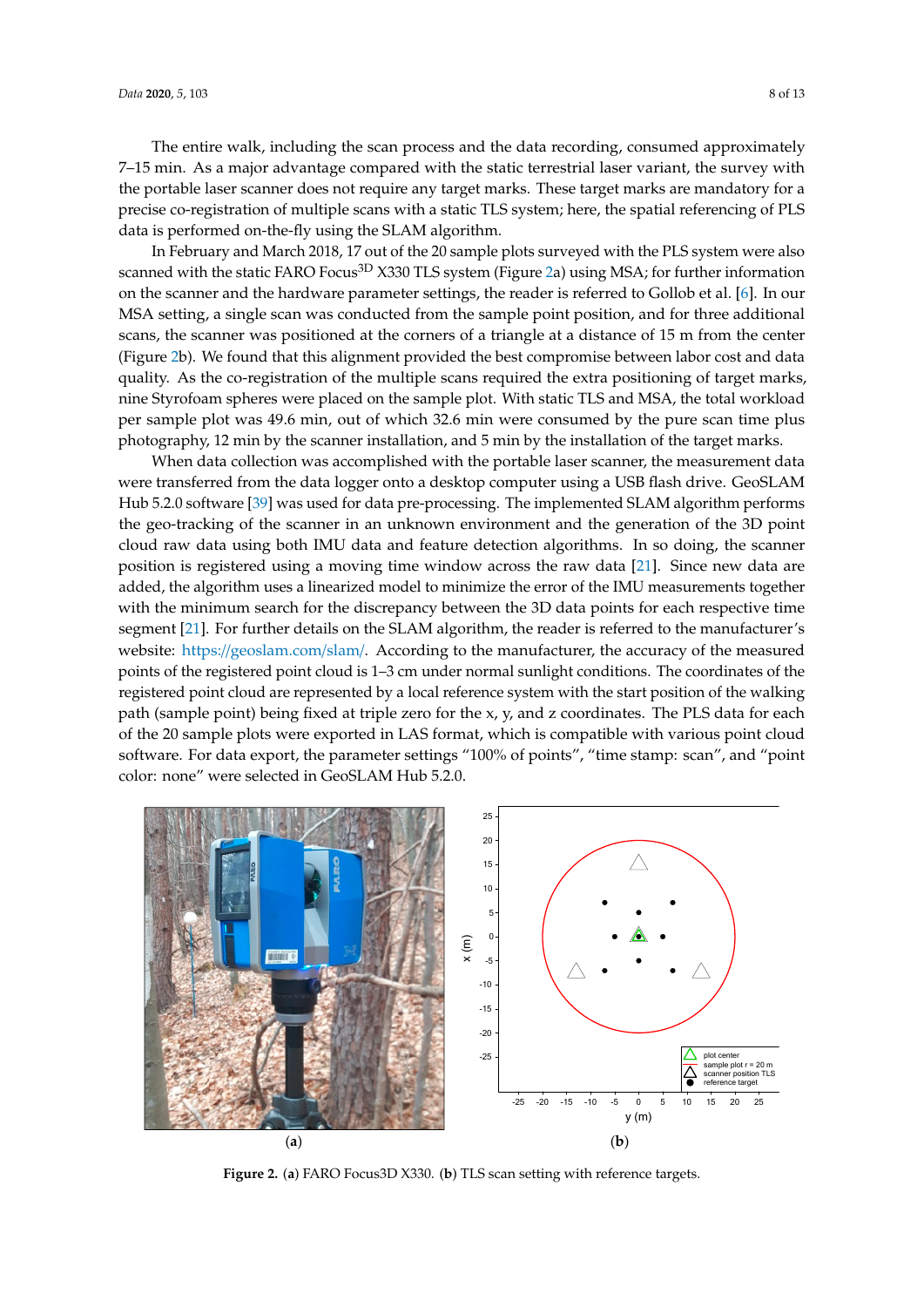The raw TLS scan data were co-registered with the FARO SCENE 6.2 program [\[40\]](#page-11-21) and by using the coordinates of the Styrofoam spheres as reference points to merge the multiple scans into a single comprehensive point cloud. A constant cutoff distance of 30 m was chosen for each of the four scanner positions. The registered point cloud was represented by a local coordinate system using the first scan position (reference scan) at the plot center as zero references. The point cloud data were separately exported as CSV files for each of the 17 sample plots. The CSV TLS point clouds were then imported, transformed, and exported as LAS files using the functions fread() and write.las() in the R-packages data.table [\[41\]](#page-12-0) and rlas [\[32\]](#page-11-13).

The PLS and TLS point clouds were imported and clipped by an upright-oriented cylinder with a radius of 21 m and centered at the sample plot using the readLAS() function of the lidR package [\[31\]](#page-11-12). Hence, a 1-m-wide outer buffer was constructed around 20 radius plots. The lasground() function in the lidR package was then used to classify the data into ground points and vegetation points. The methodology of the classification implemented in lasground() uses a cloth simulation filter algorithm introduced by Zhang et al. [\[42\]](#page-12-1). Finally, the classified ground points were interpolated with the k-nearest neighbor method using grid\_terrain() function implemented in the lidR package.

## <span id="page-8-0"></span>*3.3. Accuracy of Tree Detection and dbh Measurement*

In Gollob et al. [\[28\]](#page-11-9), the quality of tree detection and dbh measurement was assessed in terms of three criteria: The detection rate  $d_r(\%)$ , the commission error  $c(\%)$ , and the overall accuracy  $acc(\%)$ :

$$
d_r(\%) = \frac{n_{\text{match}}}{n_{\text{ref}}} \times 100,\tag{1}
$$

$$
c(\%) = \frac{n_{\text{falsepos}}}{n_{\text{extr}}} \times 100,\tag{2}
$$

$$
acc(\%) = 100\% - (o(\%) + c(\%)),
$$
\n(3)

where  $n_{\text{match}}$  is the number of correctly found reference trees,  $n_{\text{ref}}$  is the total number of reference trees,  $n_{\text{falsepos}}$  is the number of tree positions that could not be assigned to an existing tree in the reference data,  $n_{\text{extr}}$  is the number of automatically detected tree positions  $(n_{\text{match}} + n_{\text{falsepos}})$ , and  $o(\%)$  is the omission error, defined as 100% − *dr*(%). The detection rate *dr*(%) measures the proportion of the correctly detected tree locations, the commission error  $c$ (%) evaluates the proportion of falsely detected tree locations, and the overall accuracy *acc*(%) is a combination of the latter two metrics and represents a global quality criterion.

The precision of the automatic dbh measurements was assessed by means of root-mean-square error (RMSE) calculated as the square root of the average quadratic distance between the automatic measurement  $d\hat{b}h_i$  and the corresponding reference measurement  $dbh_i$ :

$$
RMSE = \sqrt{\frac{1}{n_{\text{match}}}\sum_{i=1}^{n_{\text{match}}} \left(d\hat{b}h_i - dbh_i\right)^2}.
$$
 (4)

The accuracy of the automatic dbh measurements was assessed in terms of bias:

$$
bias = \frac{1}{n_{\text{match}}} \sum_{i=1}^{n_{\text{match}}} \left( d\hat{b}h_i - dbh_i \right).
$$
 (5)

The latter two criteria were also calculated as relative measures, that is, as percentage RMSE (RMSE%) and percentage bias (bias%):

$$
RMSE\% = \frac{RMSE}{\overline{dbh}} \times 100,\tag{6}
$$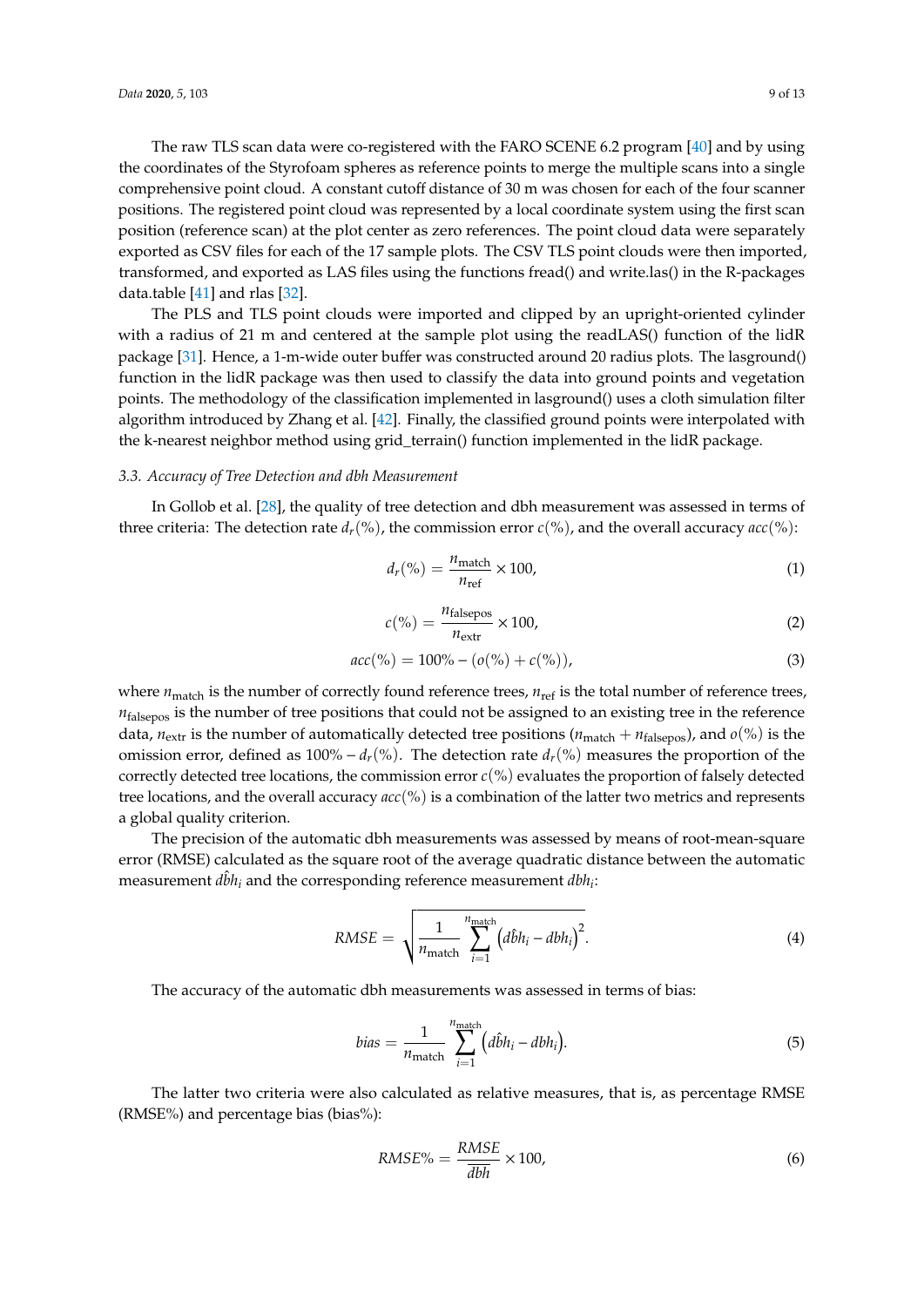$$
bias\% = \frac{bias}{dbh} \times 100,\tag{7}
$$

with

$$
\overline{dbh} = \frac{1}{n_{match}} \sum_{i=1}^{n_{match}} dbh_i
$$
\n(8)

being the average dbh of the reference data.

To guarantee meaningful comparisons with the results presented in Gollob et al. [\[28\]](#page-11-9), future users of this dataset are likewise encouraged to evaluate their results using these performance measures. In this dataset, we provide the above-described performance measures on two different aggregation levels. Thus, besides the overall performance measures evaluated across the complete sample, these measures are also separately reported per sample plot (Section [2.4.](#page-5-1)).

## **4. User Notes**

The chosen data repository supports versioning of datasets; this data descriptor refers to version 1.0. The dataset will be updated in the future when new 3D data and reference measurements are collected on this or other sample plots. Users can find updated and original versions of the dataset under the same doi:10.5281/zenodo.3698956 [\[25\]](#page-11-6).

## **5. Discussion**

Providing datasets is regarded as essential for benchmarking and comparative performance tests of the different algorithms, especially in the field of forest inventory, where novel measurement technology for LiDAR-based sensors is currently being introduced. Only if the same data basis and the same criteria are used, it is possible to reveal the true potential of PLS compared with TLS in particular. Beyond the approaches for tree detection and dbh measurement that were presented in Gollob et al. [\[28\]](#page-11-9), the dataset also offers the possibility of automatically estimating tree heights and crown bases from PLS and TLS data, and it also enables the comparison of the achieved results with the provided reference data. Besides creating new DTMs, other developers can alternatively access the DTMs provided with this dataset. This will probably help to avoid possible confounding effects that may occur when different routines are used for vegetation/ground classification or for the spatial interpolations of DTM grids. However, a direct comparison of the DTMs from both sensors (static TLS and portable PLS) is not possible because the DTMs derived from both sensors differ in an offset, which varies per plot. It should be noted that the created DTMs were only valid locally. If DTMs were required for larger areas, it would be beneficial to use ALS data. In addition to the abovementioned possible use cases of the dataset, it is also worth noting that, to the best of our knowledge, it is the first publicly available dataset of the GeoSLAM ZEB HORIZON in a forest inventory context. This enables the reader to assess the data quality provided by the novel device.

Regarding the reference dataset, it is worth noting that these field measurements were recorded with pencils on paper and thereafter manually transcribed into an electronic database. Thus, the existence of possible entry errors cannot be excluded. Other possible errors in the manual measurements may result from imprecise height, diameter, and position measuring, or tilted trees. For the comparison of algorithms, however, this is only a minor problem, since all algorithms are evaluated against the same reference data. Regarding the point cloud quality, it is worth noting that in the presented dataset, instrumental drift and registration inaccuracies were neither a problem for PLS nor TLS.

Initial tests on large experimental stands showed that for PLS, longer recording times (greater than 30 min) yielded instrumental drift and registration problems, while for TLS, an increasing number of scans complicates co-registration and adds additional noise. However, a list of tree positions and dimensions could be created more completely and efficiently with PLS. With TLS, the tree dimensions (especially the diameters) were more precise.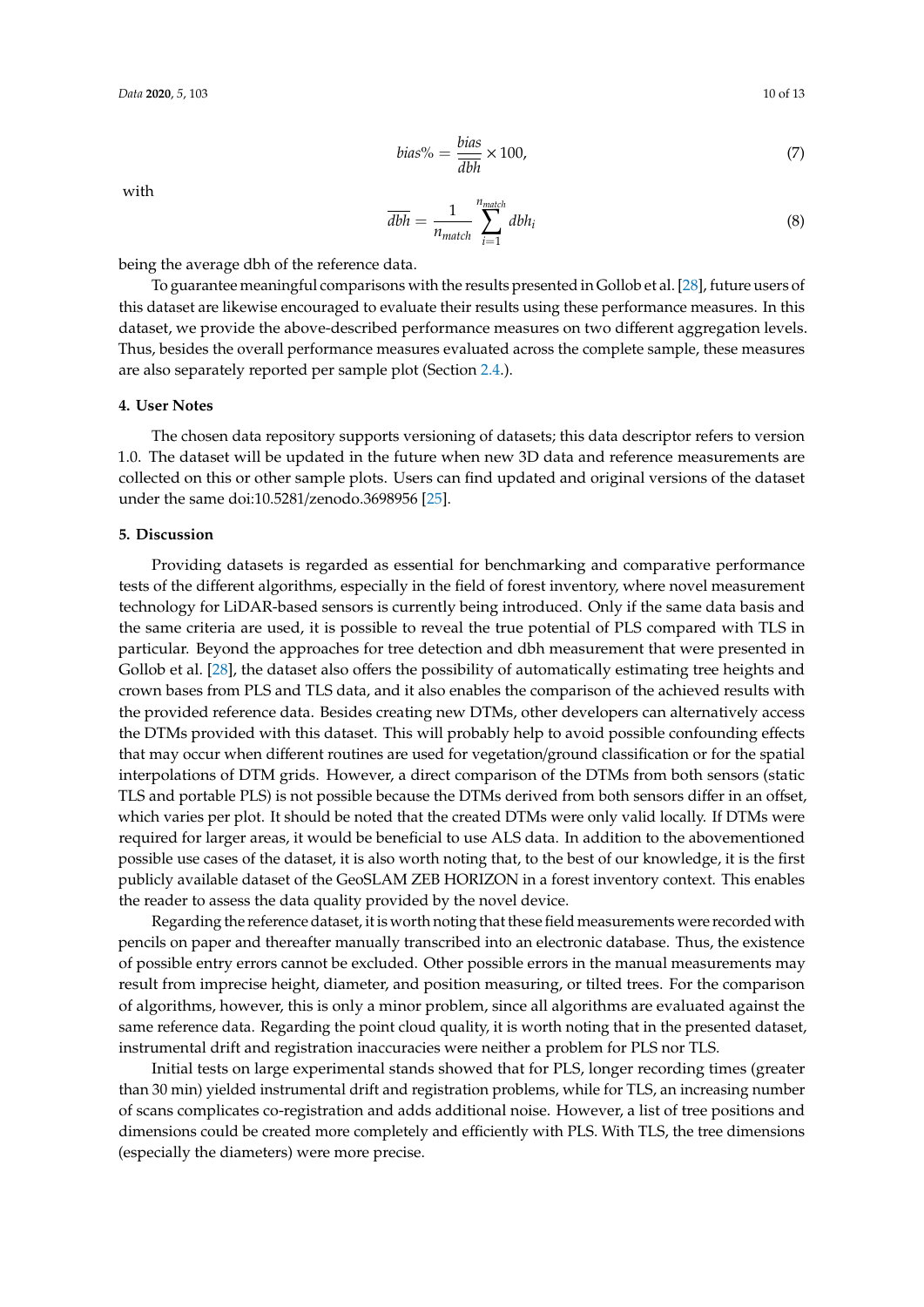**Author Contributions:** Conceptualization, C.G., T.R., and A.N.; data curation, C.G. and T.R.; investigation, C.G. and T.R.; formal analysis, C.G., T.R., and A.N.; methodology, C.G., T.R., and A.N.; software, C.G., T.R., and A.N.; supervision, A.N.; validation, G.G. and T.R.; writing—original draft, C.G., T.R., and A.N.; writing—review and editing, C.G., T.R., and A.N. All authors have read and agreed to the published version of the manuscript.

**Funding:** The open access publishing was supported by BOKU Vienna Open Access Publishing Fund.

**Acknowledgments:** The authors appreciate the careful point cloud measurement and support during the fieldwork provided by Stefan Ebner, Tobias Ofner, Valentin Sarkleti, Stefan Stulik, Philip Svazek and Clemens Wassermann. The authors would like to thank the anonymous reviewers for their thoughtful comments and suggestions on the original manuscript.

**Conflicts of Interest:** The authors declare no conflict of interest.

## **References**

- <span id="page-10-0"></span>1. Kershaw, J.A.; Ducey, M.J.; Beers, T.W.; Husch, B. *Forest Mensuration*; John Wiley & Sons, Ltd.: Chichester, UK, 2016; ISBN 9781118902028.
- 2. Köhl, M.; Magnussen, S.; Marchetti, M. *Sampling Methods, Remote Sensing and GIS Multiresource Forest Inventory*; Tropical Forestry; Springer: Berlin/Heidelberg, Germany, 2006; ISBN 978-3-540-32571-0.
- 3. Kauffman, J.B.; Arifanti, V.B.; Basuki, I.; Kurnianto, S.; Novita, N.; Murdiyarso, D.; Donato, D.C.; Warren, M.W. *Protocols for the Measurement, Monitoring, and Reporting of Structure, Biomass, Carbon Stocks and Greenhouse Gas Emissions in Tropical Peat Swamp Forests*; Center for International Forestry Research (CIFOR): Bogor, Indonesia, 2017.
- <span id="page-10-1"></span>4. Kramer, H.; Akça, A. *Leitfaden zur Waldmesslehre*, 5th ed.; Sauerländer, J D: Frankfurt/Main, Germany, 2008; ISBN 3793908305.
- <span id="page-10-2"></span>5. Liang, X.; Hyyppä, J.; Kaartinen, H.; Lehtomäki, M.; Pyörälä, J.; Pfeifer, N.; Holopainen, M.; Brolly, G.; Francesco, P.; Hackenberg, J.; et al. International benchmarking of terrestrial laser scanning approaches for forest inventories. *ISPRS J. Photogramm. Remote Sens.* **2018**, *144*, 137–179. [\[CrossRef\]](http://dx.doi.org/10.1016/j.isprsjprs.2018.06.021)
- <span id="page-10-3"></span>6. Gollob, C.; Ritter, T.; Wassermann, C.; Nothdurft, A. Influence of Scanner Position and Plot Size on the Accuracy of Tree Detection and Diameter Estimation Using Terrestrial Laser Scanning on Forest Inventory Plots. *Remote Sens.* **2019**, *11*, 1602. [\[CrossRef\]](http://dx.doi.org/10.3390/rs11131602)
- 7. Ritter, T.; Nothdurft, A. Automatic assessment of crown projection area on single trees and stand-level, based on three-dimensional point clouds derived from terrestrial laser-scanning. *Forests* **2018**, *9*, 237. [\[CrossRef\]](http://dx.doi.org/10.3390/f9050237)
- 8. Ritter, T.; Schwarz, M.; Tockner, A.; Leisch, F.; Nothdurft, A. Automatic mapping of forest stands based on three-dimensional point clouds derived from terrestrial laser-scanning. *Forests* **2017**, *8*, 265. [\[CrossRef\]](http://dx.doi.org/10.3390/f8080265)
- <span id="page-10-5"></span>9. Liang, X.; Kankare, V.; Hyyppä, J.; Wang, Y.; Kukko, A.; Haggrén, H.; Yu, X.; Kaartinen, H.; Jaakkola, A.; Guan, F.; et al. Terrestrial laser scanning in forest inventories. *ISPRS J. Photogramm. Remote Sens.* **2016**, *115*, 63–77. [\[CrossRef\]](http://dx.doi.org/10.1016/j.isprsjprs.2016.01.006)
- <span id="page-10-4"></span>10. Tang, J.; Chen, Y.; Chen, L.; Liu, J.; Hyyppä, J.; Kukko, A.; Kaartinen, H.; Hyyppä, H.; Chen, R.; Khoshelham, K.; et al. Fast Fingerprint Database Maintenance for Indoor Positioning Based on UGV SLAM. *Sensors* **2015**, *15*, 5311–5330. [\[CrossRef\]](http://dx.doi.org/10.3390/s150305311)
- <span id="page-10-6"></span>11. Pueschel, P.; Newnham, G.; Rock, G.; Udelhoven, T.; Werner, W.; Hill, J. The influence of scan mode and circle fitting on tree stem detection, stem diameter and volume extraction from terrestrial laser scans. *ISPRS J. Photogramm. Remote Sens.* **2013**, *77*, 44–56. [\[CrossRef\]](http://dx.doi.org/10.1016/j.isprsjprs.2012.12.001)
- <span id="page-10-7"></span>12. Maltamo, M.; Næsset, E.; Vauhkonen, J. Forestry Applications of Airborne Laser Scanning: Concepts and Case Studies. *Manag. Ecosyst.* **2014**, *27*, 3–41.
- 13. Lindberg, E.; Hollaus, M. Comparison of methods for estimation of stem volume, stem number and basal area from airborne laser scanning data in a hemi-boreal forest. *Remote Sens.* **2012**, *4*, 1004–1023. [\[CrossRef\]](http://dx.doi.org/10.3390/rs4041004)
- 14. Korhonen, L.; Vauhkonen, J.; Virolainen, A.; Hovi, A.; Korpela, I. Estimation of tree crown volume from airborne lidar data using computational geometry. *Int. J. Remote Sens.* **2013**, *34*, 7236–7248. [\[CrossRef\]](http://dx.doi.org/10.1080/01431161.2013.817715)
- 15. Vauhkonen, J.; Næsset, E.; Gobakken, T. Deriving airborne laser scanning based computational canopy volume for forest biomass and allometry studies. *ISPRS J. Photogramm. Remote Sens.* **2014**, *96*, 57–66. [\[CrossRef\]](http://dx.doi.org/10.1016/j.isprsjprs.2014.07.001)
- <span id="page-10-8"></span>16. Yu, X.; Hyyppä, J.; Kaartinen, H.; Maltamo, M. Automatic detection of harvested trees and determination of forest growth using airborne laser scanning. *Remote Sens. Environ.* **2004**, *90*, 451–462. [\[CrossRef\]](http://dx.doi.org/10.1016/j.rse.2004.02.001)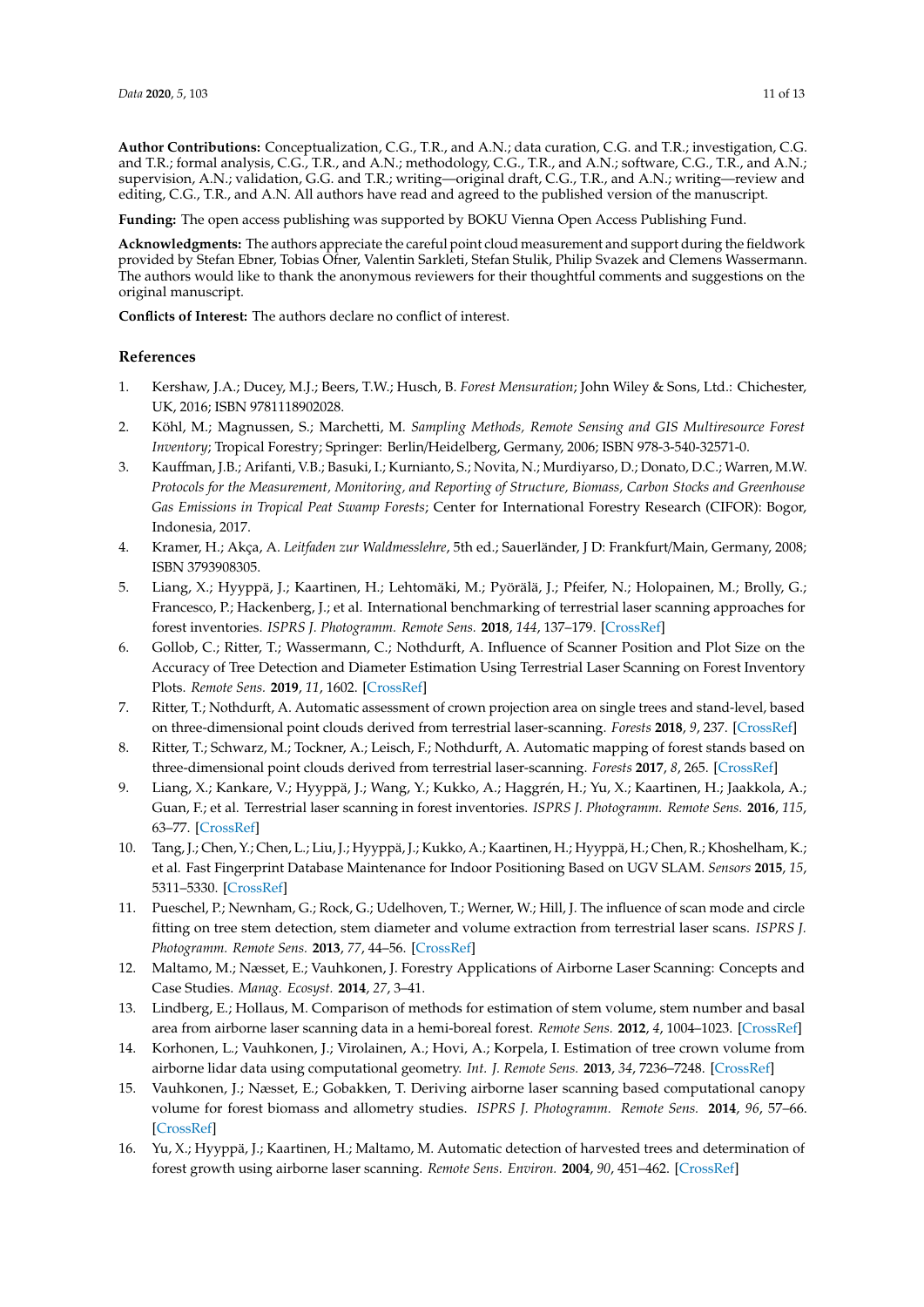- <span id="page-11-0"></span>17. Liang, X.; Kukko, A.; Kaartinen, H.; Hyyppä, J.; Yu, X.; Jaakkola, A.; Wang, Y. Possibilities of a Personal Laser Scanning System for Forest Mapping and Ecosystem Services. *Sensors* **2014**, *14*, 1228–1248. [\[CrossRef\]](http://dx.doi.org/10.3390/s140101228) [\[PubMed\]](http://www.ncbi.nlm.nih.gov/pubmed/24434879)
- <span id="page-11-1"></span>18. Maltamo, M.; Bollandsas, O.M.; Naesset, E.; Gobakken, T.; Packalen, P. Different plot selection strategies for field training data in ALS-assisted forest inventory. *Forestry* **2011**, *84*, 23–31. [\[CrossRef\]](http://dx.doi.org/10.1093/forestry/cpq039)
- <span id="page-11-2"></span>19. Holopainen, M.; Kankare, V.; Vastaranta, M.; Liang, X.; Lin, Y.; Vaaja, M.; Yu, X.; Hyyppä, J.; Hyyppä, H.; Kaartinen, H.; et al. Tree mapping using airborne, terrestrial and mobile laser scanning – A case study in a heterogeneous urban forest. *Urban For. Urban Green.* **2013**, *12*, 546–553. [\[CrossRef\]](http://dx.doi.org/10.1016/j.ufug.2013.06.002)
- 20. Liang, X.; Hyyppä, J.; Kukko, A.; Kaartinen, H.; Jaakkola, A.; Yu, X. The Use of a Mobile Laser Scanning System for Mapping Large Forest Plots. *IEEE Geosci. Remote Sens. Lett.* **2014**, *11*, 1504–1508. [\[CrossRef\]](http://dx.doi.org/10.1109/LGRS.2013.2297418)
- <span id="page-11-20"></span>21. Ryding, J.; Williams, E.; Smith, M.; Eichhorn, M. Assessing Handheld Mobile Laser Scanners for Forest Surveys. *Remote Sens.* **2015**, *7*, 1095–1111. [\[CrossRef\]](http://dx.doi.org/10.3390/rs70101095)
- <span id="page-11-4"></span>22. Chen, S.; Liu, H.; Feng, Z.; Shen, C.; Chen, P. Applicability of personal laser scanning in forestry inventory. *PLoS ONE* **2019**, *14*, e0211392. [\[CrossRef\]](http://dx.doi.org/10.1371/journal.pone.0211392)
- <span id="page-11-3"></span>23. Liang, X.; Kukko, A.; Hyyppä, J.; Lehtomäki, M.; Pyörälä, J.; Yu, X.; Kaartinen, H.; Jaakkola, A.; Wang, Y. In-situ measurements from mobile platforms: An emerging approach to address the old challenges associated with forest inventories. *ISPRS J. Photogramm. Remote Sens.* **2018**, *143*, 97–107. [\[CrossRef\]](http://dx.doi.org/10.1016/j.isprsjprs.2018.04.019)
- <span id="page-11-5"></span>24. Bauwens, S.; Bartholomeus, H.; Calders, K.; Lejeune, P. Forest Inventory with Terrestrial LiDAR: A Comparison of Static and Hand-Held Mobile Laser Scanning. *Forests* **2016**, *7*, 127. [\[CrossRef\]](http://dx.doi.org/10.3390/f7060127)
- <span id="page-11-6"></span>25. Gollob, C.; Ritter, T.; Nothdurft, A. LAUT - Terrestrial and Personal laser scanner data from Austrian forest Inventory plots. *Zenodo* **2020**. [\[CrossRef\]](http://dx.doi.org/10.5281/ZENODO.3698956)
- <span id="page-11-7"></span>26. ZEB Horizon - GeoSLAM. Available online: https://[geoslam.com](https://geoslam.com/solutions/zeb-horizon/)/solutions/zeb-horizon/ (accessed on 13 January 2020).
- <span id="page-11-8"></span>27. FARO Laser Scanner Focus3D X 330 Features, Benefits & Technical Specifications. Available online: https://faro.app.box.com/s/[8ilpeyxcuitnczqgsrgp5rx4a9lb3skq](https://faro.app.box.com/s/8ilpeyxcuitnczqgsrgp5rx4a9lb3skq/file/441668110322)/file/441668110322 (accessed on 29 April 2020).
- <span id="page-11-9"></span>28. Gollob, C.; Ritter, T.; Nothdurft, A. Forest Inventory with Long Range and High-Speed Personal Laser Scanning (PLS) and Simultaneous Localization and Mapping (SLAM) Technology. *Remote Sens.* **2020**, *12*, 1509. [\[CrossRef\]](http://dx.doi.org/10.3390/rs12091509)
- <span id="page-11-10"></span>29. Girardeau-Montaut, D.C. *3D Point Cloud and Mesh Processing Software*; Telecom ParisTechs: Palaiseau, France, 2017.
- <span id="page-11-11"></span>30. R Core Team. *R: A Language and Environment for Statistical Computing, R Version 3.5.1*; R Foundation for Statistical Computing: Vienna, Austria, 2018.
- <span id="page-11-12"></span>31. Roussel, J.-R.; Auty, D.; Romain, J.-R.; Auty, D.; De Boissieu, F.; Meador Sánchez, A. *lidR: Airborne LiDAR Data Manipulation and Visualization for Forestry Applications 2019*; R Foundation for Statistical Computing: Vienna, Austria, 2019.
- <span id="page-11-13"></span>32. Roussel, J.-R.; De Boissieu, F. *rlas: Read and Write "las" and "laz" Binary File Formats Used for Remote Sensing Data 2019*; R Foundation for Statistical Computing: Vienna, Austria, 2019.
- <span id="page-11-14"></span>33. Müller, C.H.; Garlipp, T. Simple consistent cluster methods based on redescending M-estimators with an application to edge identification in images. *J. Multivar. Anal.* **2005**, *92*, 359–385. [\[CrossRef\]](http://dx.doi.org/10.1016/j.jmva.2003.12.005)
- <span id="page-11-15"></span>34. Chernov, N. *Circular and Linear Regression: Fitting Circles and Lines by Least Squares*; Taylor & Francis: Boca Raton, FL, USA, 2011; ISBN 9781439835906.
- <span id="page-11-16"></span>35. Fitzgibbon, A.W.; Pilu, M.; Fisher, R.B. Direct least squares fitting of ellipses. In Proceedings of the International Conference on Pattern Recognition, Vienna, Austria, 25–29 August 1996; Institute of Electrical and Electronics Engineers Inc.: New York, NY, USA, 1996; Volume 1, pp. 253–257.
- <span id="page-11-17"></span>36. Bitterlich, W. Die Winkelzählprobe. *Allg. forst- und holzwirtschaftliche Zeitung* **1948**, *59*, 4–5. [\[CrossRef\]](http://dx.doi.org/10.1007/BF01821439)
- 37. Bitterlich, W. Die Winkelzählprobe. *Forstwissenschaftliches Cent.* **1952**, *71*, 215–225. [\[CrossRef\]](http://dx.doi.org/10.1007/BF01821439)
- <span id="page-11-18"></span>38. Bitterlich, W. *The Relascope Idea. Relative Measurements in Forestry*; Commonwealth Agricultural Bureau: Oxfordshire, UK, 1984; ISBN 0851985394.
- <span id="page-11-19"></span>39. Hub—GeoSLAM. Available online: https://geoslam.com/solutions/[geoslam-hub](https://geoslam.com/solutions/geoslam-hub/)/ (accessed on 13 January 2020).
- <span id="page-11-21"></span>40. FARO SCENE FARO Technologies. Available online: https://www.faro.com/products/[construction-bim-cim](https://www.faro.com/products/construction-bim-cim/faro-scene/)/ [faro-scene](https://www.faro.com/products/construction-bim-cim/faro-scene/)/ (accessed on 23 February 2019).